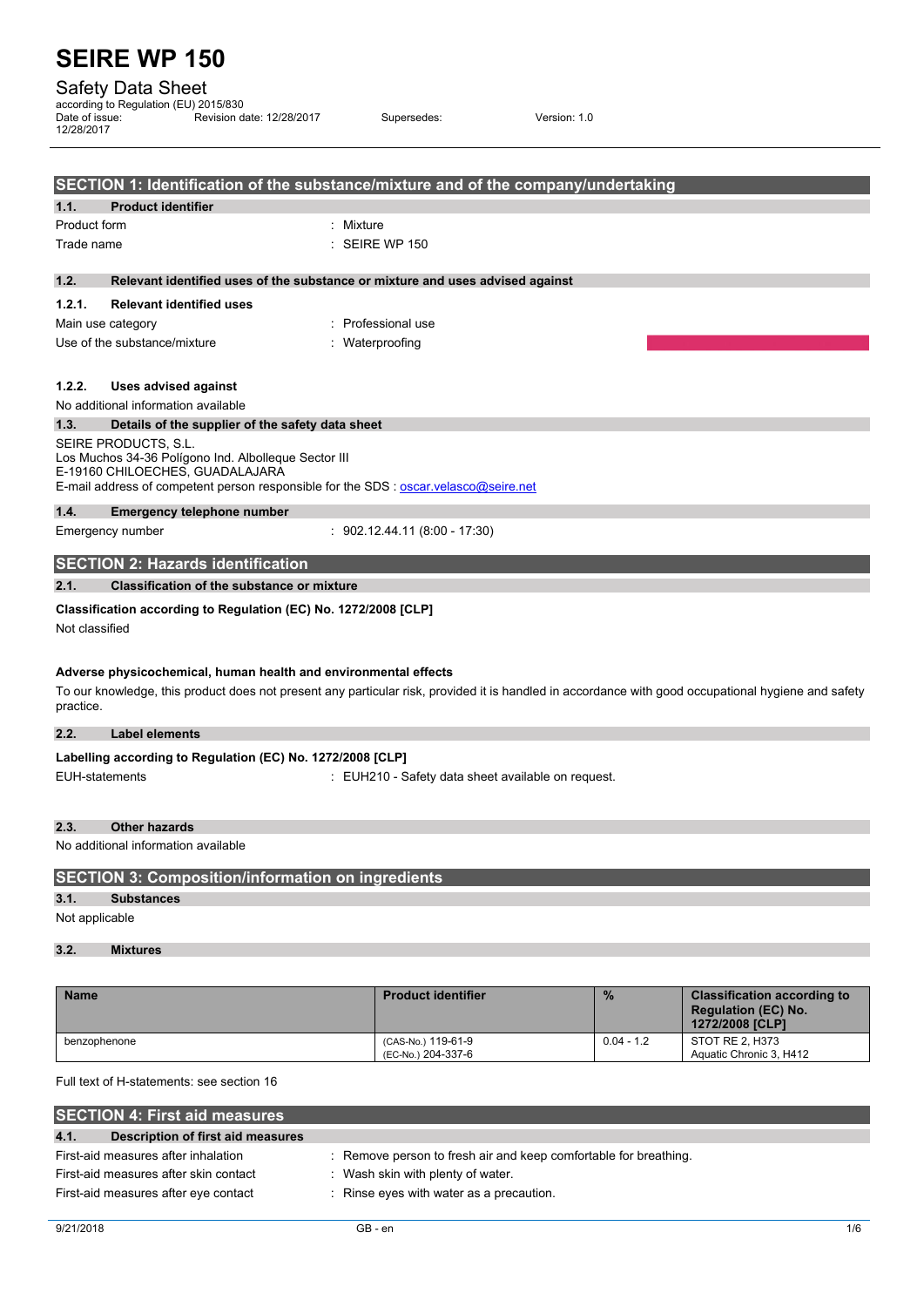## Safety Data Sheet

| according to Regulation (EU) 2015/830                                |                                                                                                                                                              |
|----------------------------------------------------------------------|--------------------------------------------------------------------------------------------------------------------------------------------------------------|
| First-aid measures after ingestion                                   | : Call a poison center or a doctor if you feel unwell.                                                                                                       |
| 4.2.<br>Most important symptoms and effects, both acute and delayed  |                                                                                                                                                              |
| No additional information available                                  |                                                                                                                                                              |
| 4.3.                                                                 | Indication of any immediate medical attention and special treatment needed                                                                                   |
| Treat symptomatically.                                               |                                                                                                                                                              |
| <b>SECTION 5: Firefighting measures</b>                              |                                                                                                                                                              |
| 5.1.<br><b>Extinguishing media</b>                                   |                                                                                                                                                              |
| Suitable extinguishing media                                         | : Water spray. Dry powder. Foam. Carbon dioxide.                                                                                                             |
| 5.2.<br>Special hazards arising from the substance or mixture        |                                                                                                                                                              |
| Hazardous decomposition products in case of<br>fire                  | : Toxic fumes may be released.                                                                                                                               |
| 5.3.<br><b>Advice for firefighters</b>                               |                                                                                                                                                              |
| Protection during firefighting                                       | : Do not attempt to take action without suitable protective equipment. Self-contained breathing<br>apparatus. Complete protective clothing.                  |
| <b>SECTION 6: Accidental release measures</b>                        |                                                                                                                                                              |
| 6.1.                                                                 | Personal precautions, protective equipment and emergency procedures                                                                                          |
| 6.1.1.<br>For non-emergency personnel                                |                                                                                                                                                              |
| Emergency procedures                                                 | : Ventilate spillage area.                                                                                                                                   |
| 6.1.2.<br>For emergency responders                                   |                                                                                                                                                              |
| Protective equipment                                                 | Do not attempt to take action without suitable protective equipment. For further information<br>refer to section 8: "Exposure controls/personal protection". |
| 6.2.<br><b>Environmental precautions</b>                             |                                                                                                                                                              |
| Avoid release to the environment.                                    |                                                                                                                                                              |
| 6.3.<br>Methods and material for containment and cleaning up         |                                                                                                                                                              |
| Methods for cleaning up                                              | : Take up liquid spill into absorbent material.                                                                                                              |
| Other information                                                    | Dispose of materials or solid residues at an authorized site.                                                                                                |
| 6.4.<br><b>Reference to other sections</b>                           |                                                                                                                                                              |
| For further information refer to section 13.                         |                                                                                                                                                              |
| <b>SECTION 7: Handling and storage</b>                               |                                                                                                                                                              |
| 7.1.<br><b>Precautions for safe handling</b>                         |                                                                                                                                                              |
| Precautions for safe handling                                        | : Ensure good ventilation of the work station. Wear personal protective equipment.                                                                           |
| Hygiene measures                                                     | Do not eat, drink or smoke when using this product. Always wash hands after handling the<br>product.                                                         |
| 7.2.<br>Conditions for safe storage, including any incompatibilities |                                                                                                                                                              |
| Storage conditions                                                   | : Store in a well-ventilated place. Keep cool.                                                                                                               |
| 7.3.<br>Specific end use(s)<br>No additional information available   |                                                                                                                                                              |
| <b>SECTION 8: Exposure controls/personal protection</b>              |                                                                                                                                                              |
| 8.1.<br><b>Control parameters</b>                                    |                                                                                                                                                              |
| Contains no substances with occupational exposure limits             |                                                                                                                                                              |
| 8.2.<br><b>Exposure controls</b>                                     |                                                                                                                                                              |

# **Appropriate engineering controls:**

Ensure good ventilation of the work station.

## **Hand protection:**

Protective gloves. Type: Disposable gloves Material: Nitrile rubber Permeation: 6 (> 480 minutes) Thickness: > 0.4 mm Standard: EN 374

## **Eye protection:**

Safety glasses

## **Skin and body protection:**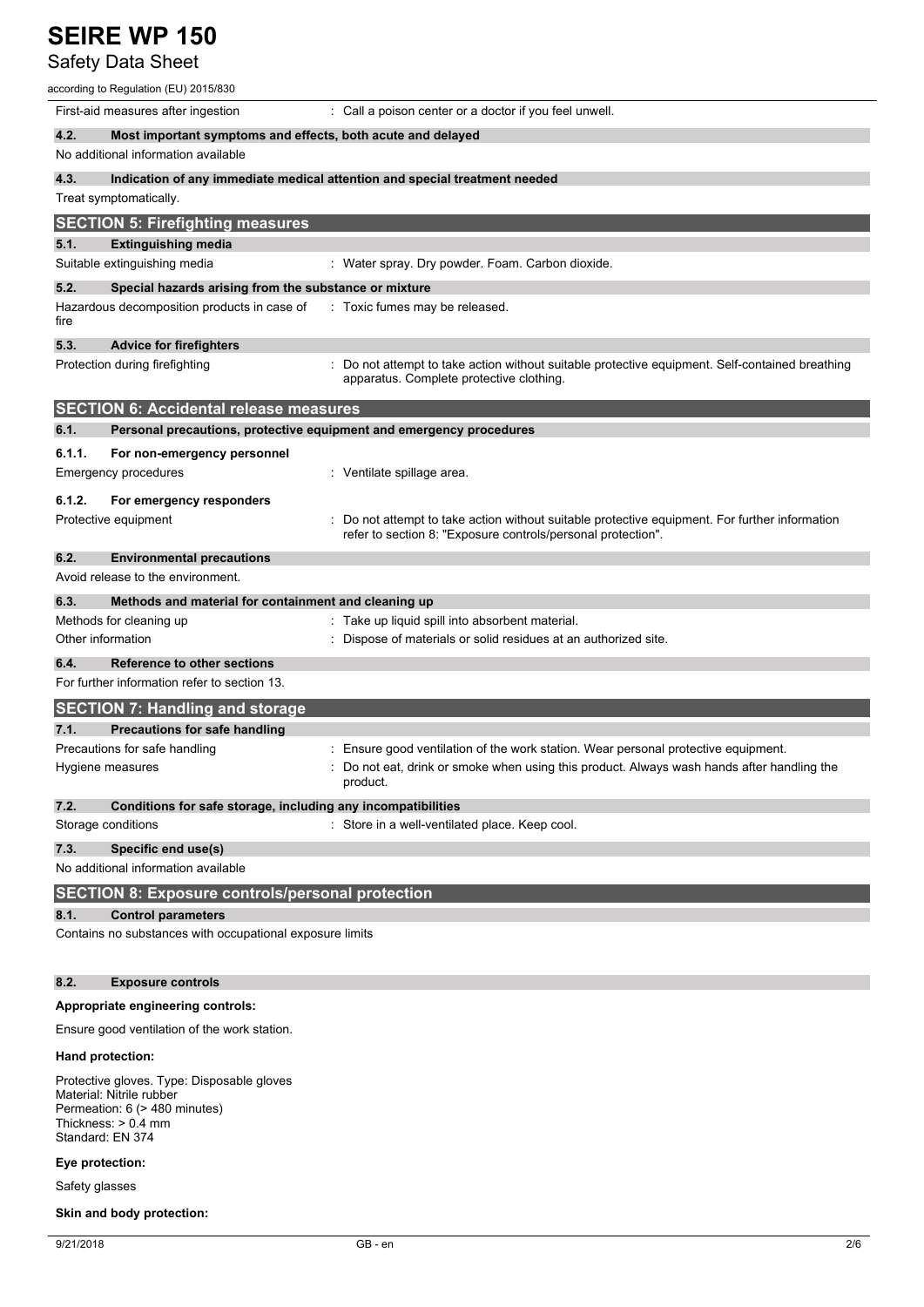## **SEIRE WP 150** Safety Data Sheet

according to Regulation (EU) 2015/830

Wear suitable protective clothing

## **Respiratory protection:**

In case of insufficient ventilation, wear suitable respiratory equipment



## **Environmental exposure controls:**

Avoid release to the environment.

| <b>SECTION 9: Physical and chemical properties</b>                                 |                                 |  |
|------------------------------------------------------------------------------------|---------------------------------|--|
| Information on basic physical and chemical properties<br>9.1.                      |                                 |  |
| Physical state                                                                     | : Liquid                        |  |
| Colour                                                                             | Various.                        |  |
| Odour                                                                              | No data available               |  |
| Odour threshold                                                                    | No data available               |  |
| pH                                                                                 | 8.9                             |  |
| Relative evaporation rate (butylacetate=1)                                         | No data available               |  |
| Melting point                                                                      | Not applicable                  |  |
| Freezing point                                                                     | No data available               |  |
| Boiling point                                                                      | No data available               |  |
| Flash point                                                                        | > 100 °C ASTM D93               |  |
| Auto-ignition temperature                                                          | No data available               |  |
| Decomposition temperature                                                          | No data available               |  |
| Flammability (solid, gas)                                                          | Not applicable                  |  |
| Vapour pressure                                                                    | No data available               |  |
| Relative vapour density at 20 °C                                                   | No data available               |  |
| Relative density                                                                   | No data available               |  |
| Density                                                                            | $0.68 - 0.72$ g/cm <sup>3</sup> |  |
| Solubility                                                                         | Miscible with water.            |  |
| Log Pow                                                                            | No data available               |  |
| Viscosity, kinematic                                                               | No data available               |  |
| Viscosity, dynamic                                                                 | 2850 - 3550 cP                  |  |
| <b>Explosive properties</b>                                                        | No data available               |  |
| Oxidising properties                                                               | No data available               |  |
| <b>Explosive limits</b>                                                            | No data available               |  |
| <b>Other information</b><br>9.2.                                                   |                                 |  |
| No additional information available                                                |                                 |  |
| <b>SECTION 10: Stability and reactivity</b>                                        |                                 |  |
| 10.1.<br><b>Reactivity</b>                                                         |                                 |  |
| The product is non-reactive under normal conditions of use, storage and transport. |                                 |  |

## **10.2. Chemical stability**

Stable under normal conditions.

## **10.3. Possibility of hazardous reactions**

No dangerous reactions known under normal conditions of use.

## **10.4. Conditions to avoid**

None under recommended storage and handling conditions (see section 7).

#### **10.5. Incompatible materials**

No additional information available

### **10.6. Hazardous decomposition products**

Under normal conditions of storage and use, hazardous decomposition products should not be produced.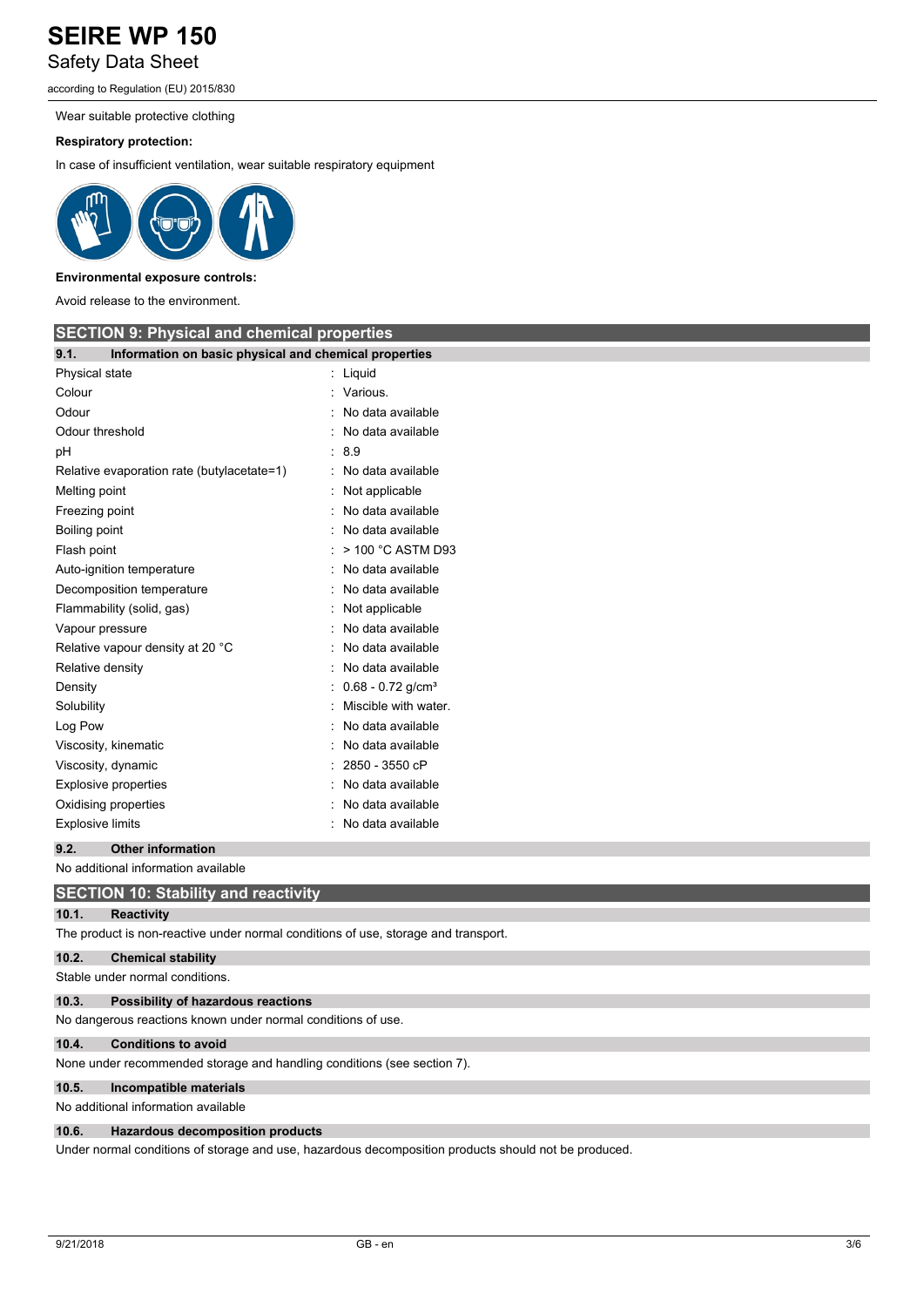## Safety Data Sheet

according to Regulation (EU) 2015/830

## **SECTION 11: Toxicological information 11.1. Information on toxicological effects** Acute toxicity **in the case of the contract of the contract of the contract of the contract of the contract of the contract of the contract of the contract of the contract of the contract of the contract of the contract of**

| benzophenone (119-61-9)           |                                                                                      |
|-----------------------------------|--------------------------------------------------------------------------------------|
| LD50 oral                         | 2895 mg/kg bodyweight (Equivalent or similar to OECD 401, Mouse, Experimental value) |
| LD50 dermal rabbit                | 35535 mg/kg bodyweight (Rabbit, Experimental value)                                  |
| Skin corrosion/irritation         | : Not classified                                                                     |
|                                   | pH: 8.9                                                                              |
| Serious eye damage/irritation     | : Not classified                                                                     |
|                                   | pH: 8.9                                                                              |
| Respiratory or skin sensitisation | : Not classified                                                                     |
| Germ cell mutagenicity            | : Not classified                                                                     |
| Carcinogenicity                   | : Not classified                                                                     |
| Reproductive toxicity             | : Not classified                                                                     |
| STOT-single exposure              | : Not classified                                                                     |
| STOT-repeated exposure            | Not classified<br>٠.                                                                 |
| Aspiration hazard                 | : Not classified                                                                     |

| <b>SECTION 12: Ecological information</b> |                                                                                                                                   |
|-------------------------------------------|-----------------------------------------------------------------------------------------------------------------------------------|
| 12.1.<br><b>Toxicity</b>                  |                                                                                                                                   |
| Ecology - general                         | : The product is not considered harmful to aquatic organisms nor to cause long-term adverse<br>effects in the environment.        |
| benzophenone (119-61-9)                   |                                                                                                                                   |
| LC50 fish 1                               | 15.3 mg/l (Equivalent or similar to OECD 203, 96 h, Pimephales promelas, Flow-through<br>system, Fresh water, Experimental value) |

|                | system, Fresh water, Experimental value)                                                                                                    |
|----------------|---------------------------------------------------------------------------------------------------------------------------------------------|
| EC50 Daphnia 1 | 6.784 mg/l (OECD 202: Daphnia sp. Acute Immobilisation Test, 48 h, Daphnia magna, Semi-                                                     |
|                | static system, Fresh water, Experimental value)                                                                                             |
| ErC50 (algae)  | 3.5 mg/l (OECD 201: Alga, Growth Inhibition Test, 72 h, Pseudokirchneriella subcapitata,<br>Static system, Fresh water, Experimental value) |

## **12.2. Persistence and degradability**

| benzophenone (119-61-9)                   |                                                   |  |
|-------------------------------------------|---------------------------------------------------|--|
| Persistence and degradability             | Readily biodegradable in water.                   |  |
| 12.3.<br><b>Bioaccumulative potential</b> |                                                   |  |
| benzophenone (119-61-9)                   |                                                   |  |
| BCF fish 1                                | 3.4 - 12 (8 week(s), Oryzias latipes, Literature) |  |
| Log Pow                                   | 3.18 (Weight of evidence approach, Other, 25 °C)  |  |
| Bioaccumulative potential                 | Low potential for bioaccumulation (BCF < 500).    |  |

**12.4. Mobility in soil**

| 45.1 mN/m (20 $^{\circ}$ C)                                                                                                                                                     |
|---------------------------------------------------------------------------------------------------------------------------------------------------------------------------------|
| Low potential for mobility in soil.                                                                                                                                             |
| <b>Results of PBT and vPvB assessment</b>                                                                                                                                       |
|                                                                                                                                                                                 |
| This substance/mixture does not meet the PBT criteria of REACH regulation, annex XIII<br>This substance/mixture does not meet the vPvB criteria of REACH requlation, annex XIII |
|                                                                                                                                                                                 |

## **12.6. Other adverse effects**

## No additional information available

## **SECTION 13: Disposal considerations**

## **13.1. Waste treatment methods**

Waste treatment methods : Dispose of contents/container in accordance with licensed collector's sorting instructions.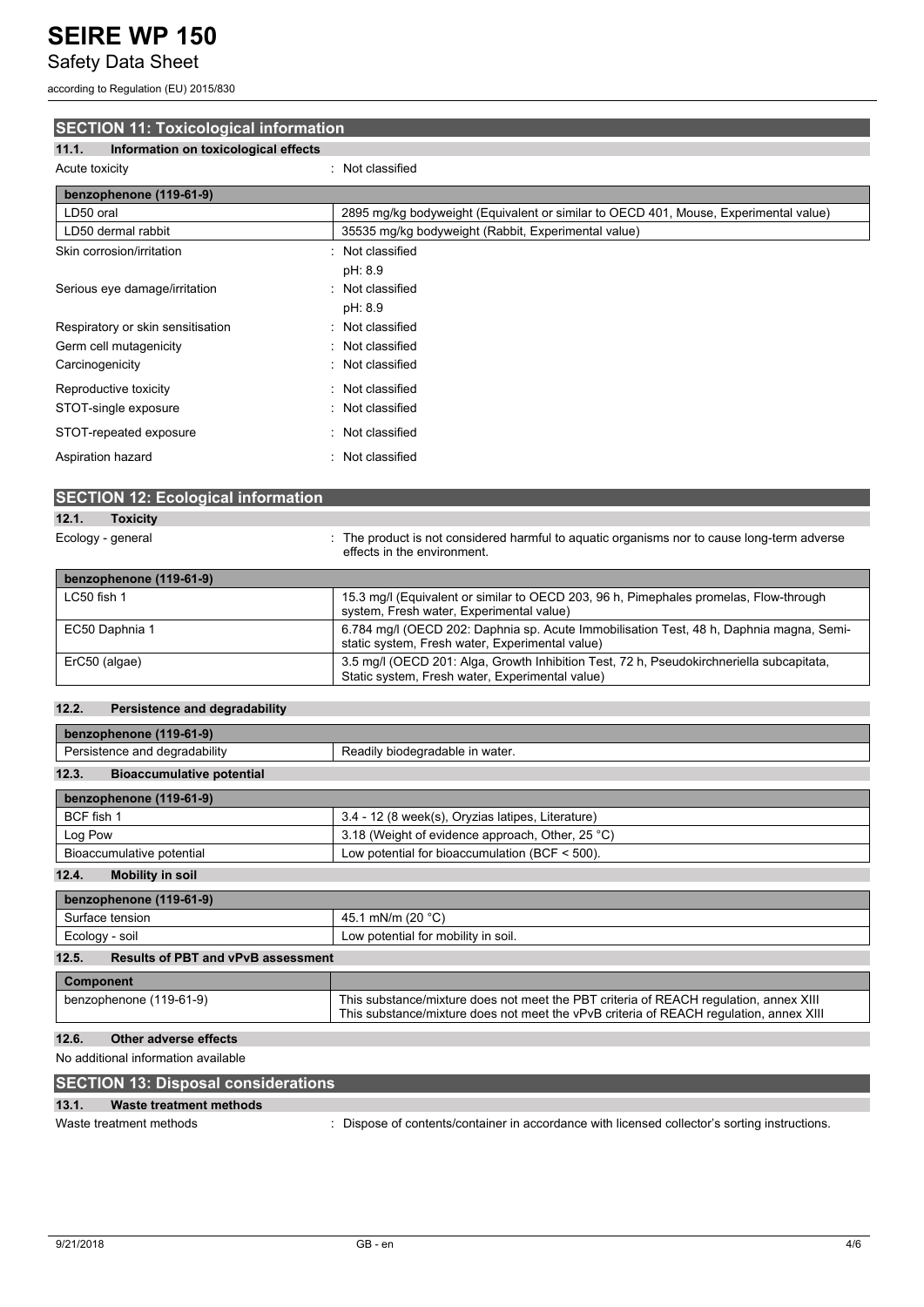## Safety Data Sheet

according to Regulation (EU) 2015/830

## **SECTION 14: Transport information**

## In accordance with ADR / RID / IMDG / IATA / ADN

| <b>ADR</b>                             | <b>IMDG</b>    | <b>IATA</b>    | <b>ADN</b>     | <b>RID</b>     |
|----------------------------------------|----------------|----------------|----------------|----------------|
| <b>UN number</b><br>14.1.              |                |                |                |                |
| Not applicable                         | Not applicable | Not applicable | Not applicable | Not applicable |
| 14.2.<br>UN proper shipping name       |                |                |                |                |
| Not applicable                         | Not applicable | Not applicable | Not applicable | Not applicable |
| Not applicable                         | Not applicable | Not applicable | Not applicable | Not applicable |
|                                        |                |                |                |                |
| 14.3.<br>Transport hazard class(es)    |                |                |                |                |
| Not applicable                         | Not applicable | Not applicable | Not applicable | Not applicable |
| Not applicable                         | Not applicable | Not applicable | Not applicable | Not applicable |
| <b>Packing group</b><br>14.4.          |                |                |                |                |
| Not applicable                         | Not applicable | Not applicable | Not applicable | Not applicable |
| <b>Environmental hazards</b><br>14.5.  |                |                |                |                |
| Not applicable                         | Not applicable | Not applicable | Not applicable | Not applicable |
| No supplementary information available |                |                |                |                |

## **14.6. Special precautions for user**

### **- Overland transport**

Not applicable

## **- Transport by sea**

Not applicable

## **- Air transport**

Not applicable

### **- Inland waterway transport**

Not applicable

## **- Rail transport**

Not applicable

## **14.7. Transport in bulk according to Annex II of Marpol and the IBC Code**

Not applicable

## **SECTION 15: Regulatory information**

**15.1. Safety, health and environmental regulations/legislation specific for the substance or mixture**

## **15.1.1. EU-Regulations**

Contains no REACH substances with Annex XVII restrictions Contains no substance on the REACH candidate list

Contains no REACH Annex XIV substances

#### **15.1.2. National regulations**

No additional information available

## **15.2. Chemical safety assessment**

No chemical safety assessment has been carried out

## **SECTION 16: Other information**

## Full text of H- and EUH-statements:

| Aquatic Chronic 3 | Hazardous to the aquatic environment — Chronic Hazard, Category 3  |  |
|-------------------|--------------------------------------------------------------------|--|
| STOT RE 2         | Specific target organ toxicity — Repeated exposure, Category 2     |  |
| H373              | May cause damage to organs through prolonged or repeated exposure. |  |
| H412              | Harmful to aquatic life with long lasting effects.                 |  |
| EUH210            | Safety data sheet available on request.                            |  |

#### ARDEX SDS EU

This information is based on our current knowledge and is intended to describe the product for the purposes of health, safety and environmental requirements only. It should not therefore be *construed as guaranteeing any specific property of the product*